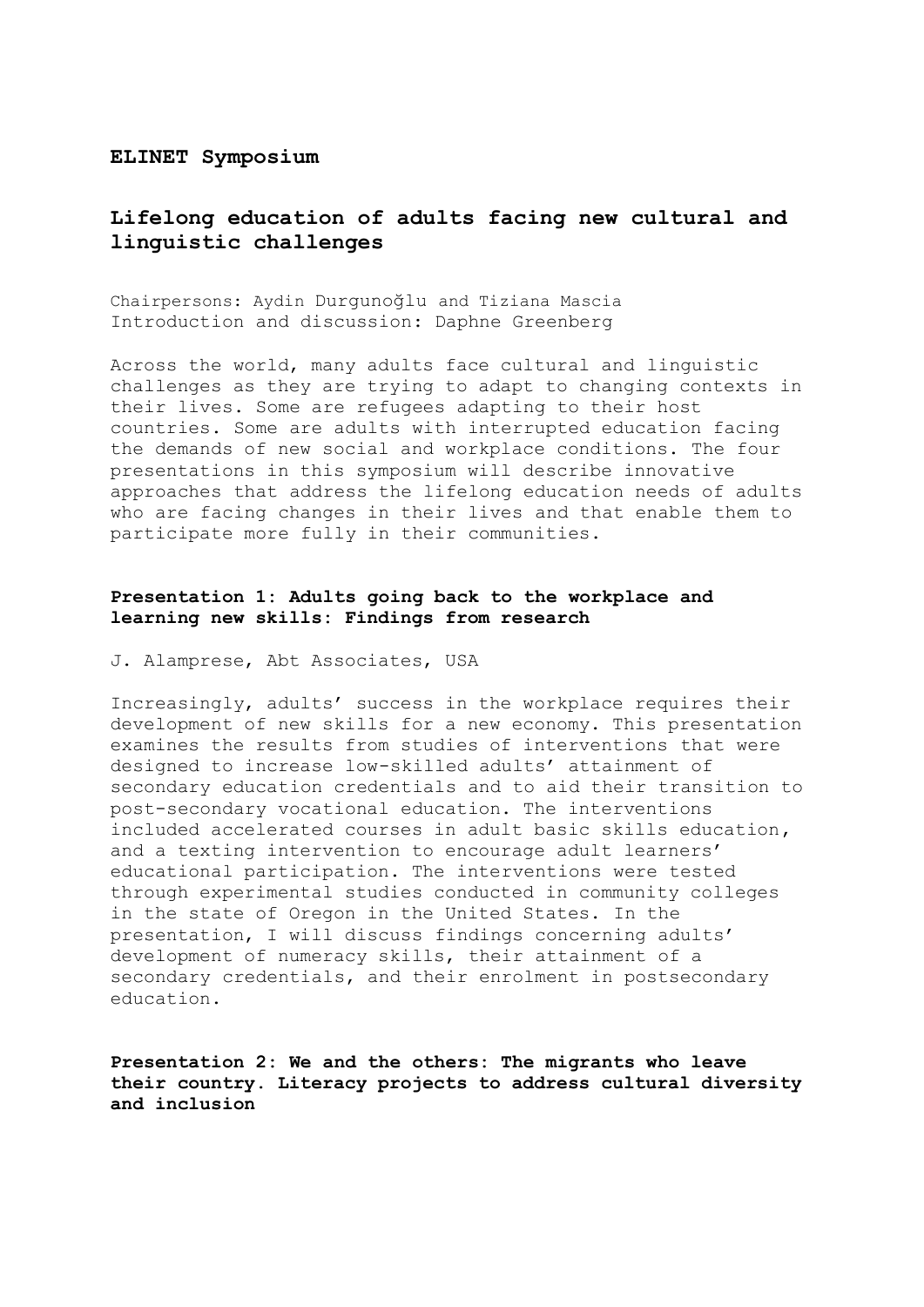F. Cristiano, Centre for Books and Reading, Ministry of Cultural Heritage and Activities; Tiziana Mascia, Free University of Bozen – Bolzano, Italy

In recent years, the phenomenon of migrants leaving their countries in search of a better future has assumed frightening proportions. There are those who would like to welcome them all, those who ask for serious regulation and those who would like to close the borders. However, in such contexts literacy projects can foster better access to information and encourage the involvement of people who are traditionally excluded from the fruits of cultural production.

The presentation focuses on the process of selection for and the findings of the literacy projects promoted by the Italian Centre for Books and Reading including: a) "Libraries and Inclusion", which aims to transform libraries in cultural centres in order to overcome many forms of discrimination, and to offer services and opportunities for participation, exchange and dialogue between different groups, migrants and other minorities; and b) "Scriviamoci" in which young adults from more than 100 Italian schools were asked to write an essay on the subject of migration with the aim of promoting inclusion and raising awareness of other cultures.

#### **Presentation 3: Empowering young women not in education or employment**

M. Canturk, D. Asik, A. Sahinkaya, A. Durgunoğlu, Eca Oztan, AÇEV, Turkey

Among young women aged 15-35 in Turkey, almost half are not in education or in employment. Their schooling is interrupted and they are facing cultural challenges that prevent them from participating more fully in the decision processes in their homes, communities and society. This presentation describes an intervention that is aimed at developing the knowledge and the capabilities of these young women. The results are described using the multifaceted framework of empowerment, analysing the enhanced knowledge, awareness, self efficacy and active participation of the women who have completed the program.

## **Presentation 4: Developing the language and literacy skills of Syrian refugee women in Turkey**

Aydin Durgunoğlu, University of Minnesota Duluth, USA

Turkey now hosts almost 3.5 million Syrian refugees who are fleeing from war. The first study examined the profiles and needs of Syrian young women. They had limited education in